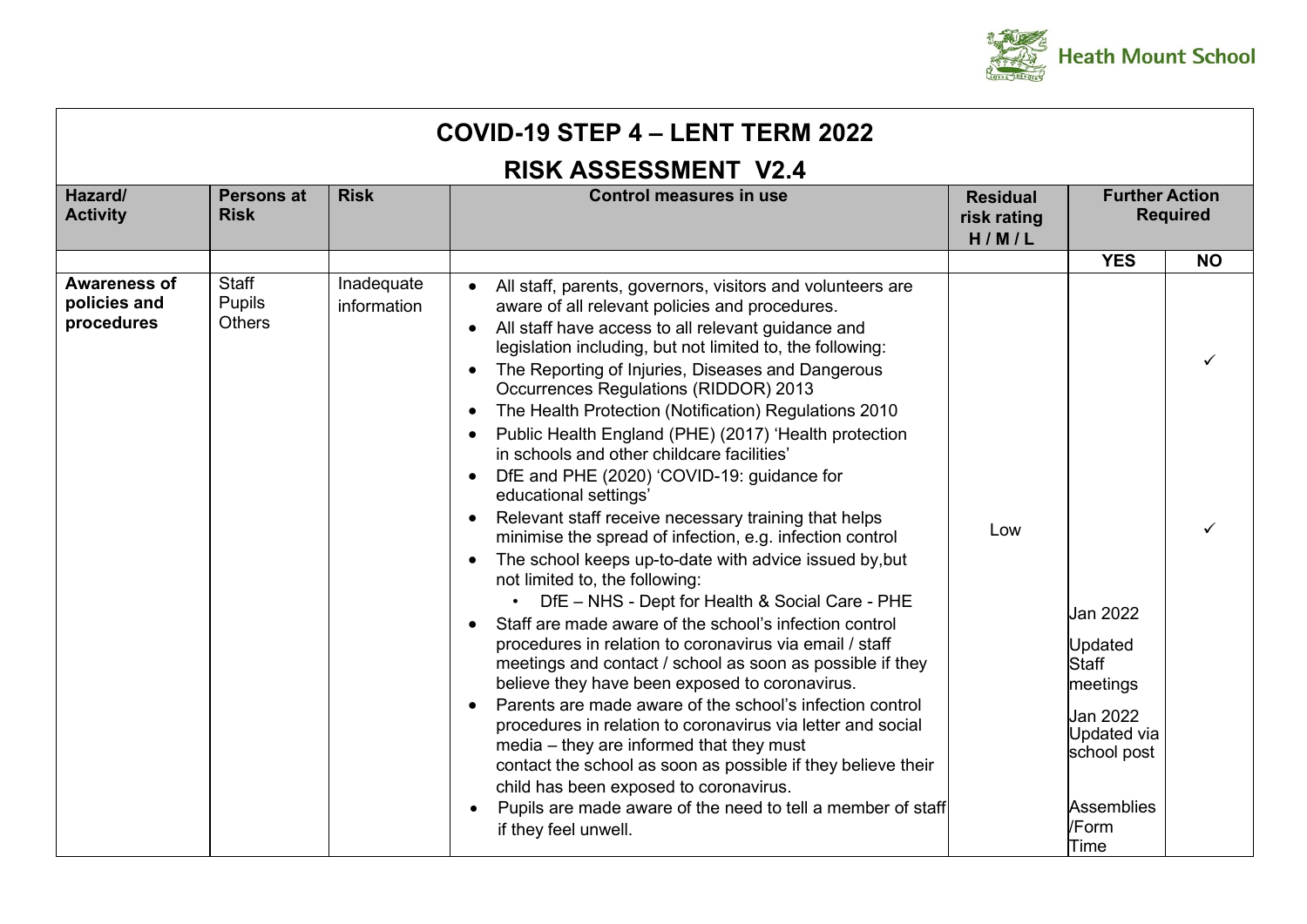

| Hazard/<br><b>Activity</b>                                                            | <b>Persons at</b><br><b>Risk</b> | <b>Risk</b>          | <b>Control measures in use</b>                                                                                                                                                                                                                                                                                                                                                                                                                                                                                                                                                                                                                                 | <b>Residual</b><br>risk rating<br>H/M/L | <b>Further Action</b><br><b>Required</b> |           |
|---------------------------------------------------------------------------------------|----------------------------------|----------------------|----------------------------------------------------------------------------------------------------------------------------------------------------------------------------------------------------------------------------------------------------------------------------------------------------------------------------------------------------------------------------------------------------------------------------------------------------------------------------------------------------------------------------------------------------------------------------------------------------------------------------------------------------------------|-----------------------------------------|------------------------------------------|-----------|
|                                                                                       |                                  |                      |                                                                                                                                                                                                                                                                                                                                                                                                                                                                                                                                                                                                                                                                |                                         | <b>YES</b>                               | <b>NO</b> |
| <b>Disruption to</b><br>the running of<br>the school in<br>cases of local<br>outbreak | Staff<br>Pupils<br><b>Others</b> | Infection<br>control | The school has an up-to-date Outbreak Management<br>Plan in place - the plan is reviewed as necessary.<br>The school adheres to and keeps up-to-date with the<br>latest local and national advice regarding school closures<br>- advice is sought from the local HPT or DfE helpline<br>where required.<br>Follow Government advice / instructions                                                                                                                                                                                                                                                                                                             | Low                                     | Jan 2022<br>Update as<br>& when          |           |
| Use of<br><b>Transport</b>                                                            | Staff<br>Pupils<br><b>Others</b> | Infection<br>Control | Ensure that windows are open for maximum ventilation<br>All pupils to wear masks as directed by Herts Council<br>guidance<br>School will follow director of public health advice in<br>cases of local outbreak.<br>School will put into place any further actions or<br>precautions advised by their local HPT.                                                                                                                                                                                                                                                                                                                                                | Low                                     |                                          |           |
| <b>Cleaning of</b><br>school                                                          | Staff<br>Pupils<br><b>Others</b> | Infection<br>Control | All hard surfaces to be cleaned on a regular basis, this<br>will include<br>$\triangleright$ All door handles<br>All tables and chairs used by staff and pupils<br>$\triangleright$ Toilet flushes and regular cleaning of toilets.<br>All classrooms to have COVID 19 disinfectant spray and<br>wherepossible disposable cloths<br>Hand sanitizer available at receptions and in<br>$\bullet$<br>classrooms.<br>Enhanced cleaning schedule implemented throughout<br>the site, ensuring that contact points, worksurfaces,<br>door handles, desks, taps etc. are all thoroughly<br>cleaned and disinfected regularly throughout the day<br>(at least 3 times) | Low                                     |                                          |           |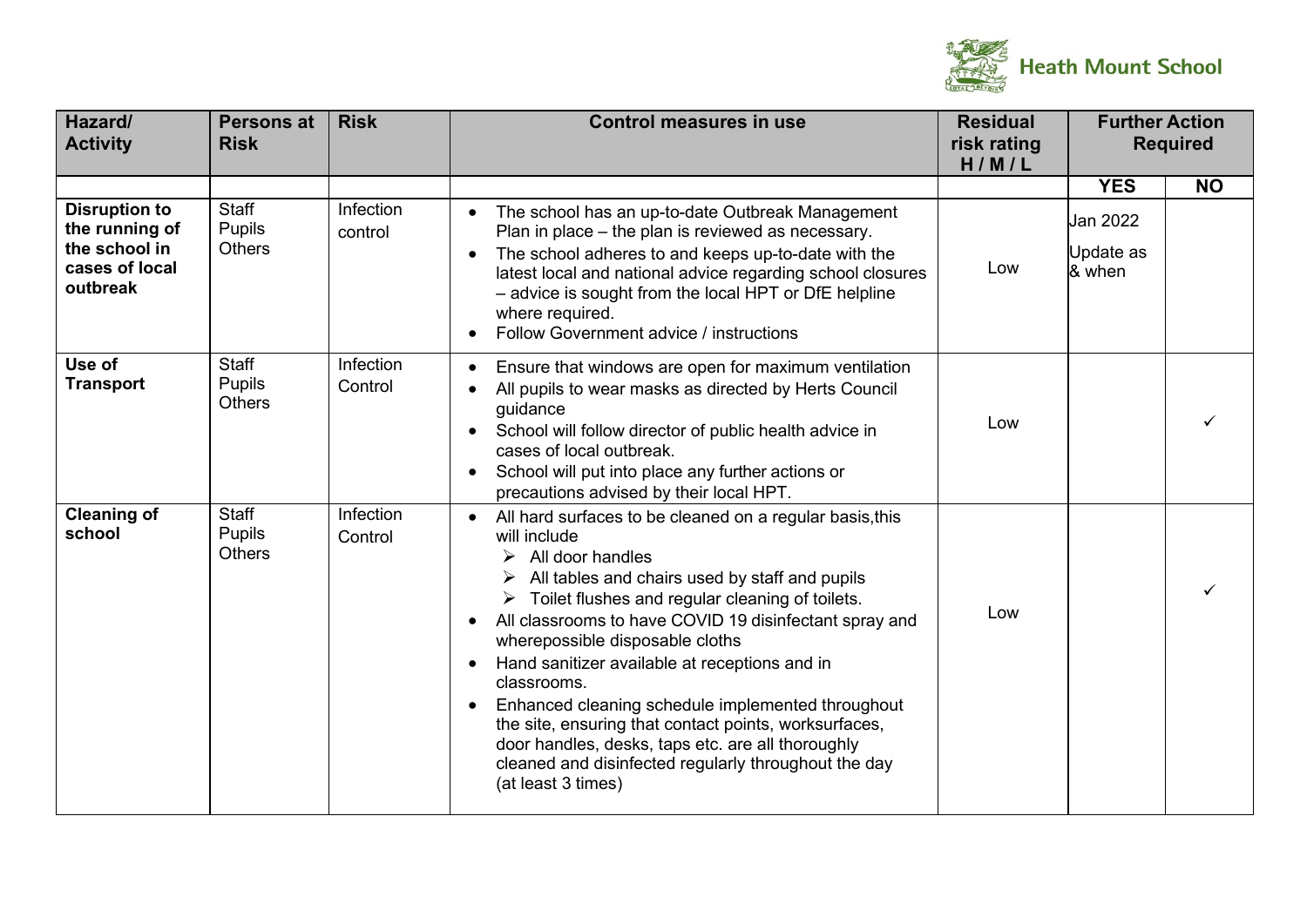

| Hazard/<br><b>Activity</b>                      | <b>Persons at</b><br><b>Risk</b>     | <b>Risk</b>                     | <b>Control measures in use</b>                                                                                                                                                                                                                                                                                                                                                                                                                                                                                                                                                                                                                                                                                                                               | <b>Residual</b><br>risk<br>rating<br>H/M/L | <b>Further ActionRequired</b>                                                                                      |              |
|-------------------------------------------------|--------------------------------------|---------------------------------|--------------------------------------------------------------------------------------------------------------------------------------------------------------------------------------------------------------------------------------------------------------------------------------------------------------------------------------------------------------------------------------------------------------------------------------------------------------------------------------------------------------------------------------------------------------------------------------------------------------------------------------------------------------------------------------------------------------------------------------------------------------|--------------------------------------------|--------------------------------------------------------------------------------------------------------------------|--------------|
|                                                 |                                      |                                 |                                                                                                                                                                                                                                                                                                                                                                                                                                                                                                                                                                                                                                                                                                                                                              |                                            | <b>YES</b>                                                                                                         | <b>NO</b>    |
| <b>Ventilation</b><br>class/office              | PupilsStaff                          | Infection<br>control            | Identify any poorly ventilated spaces - take steps to<br>$\bullet$<br>improve fresh air flow<br>If the mechanical ventilation systems is used to drawfresh<br>$\bullet$<br>air or extract air from a room these should be adjusted to<br>increase the ventilation rate wherever possible<br>Ensure that mechanical ventilation systems only<br>circulate fresh outside air and where this is not<br>possible supplement with an outdoor air supply<br>Where appropriate open external windows, internaldoors,<br>external doors to improve natural ventilation<br>In cold weather where opening windows will cause<br>temperature issues ensure that windows and doors are<br>opened at the end of each class to 'flush' the room prior to<br>the next class | Med                                        |                                                                                                                    | ✓            |
| <b>Staff CEV</b>                                | <b>Staff</b>                         | Infection<br>control            | CEV people are no longer advised to shield but<br>$\bullet$<br>may wish to take extra precautions to protect<br>themselves and follow the practical steps set out in<br>guidance to minimise the risk of exposure to the virus                                                                                                                                                                                                                                                                                                                                                                                                                                                                                                                               | Med                                        |                                                                                                                    |              |
| <b>Educational</b><br>visits                    | PupilsStaff                          | Financial risk                  | $\bullet$<br>If booking new visits, ensure that the school have<br>adequate financial protection in place<br>The school should have a contingency plan in place to<br>$\bullet$<br>account for any changes in the government travellist<br>Full risk assessments must be completed.                                                                                                                                                                                                                                                                                                                                                                                                                                                                          | Med                                        | Trips booked in<br>consultationwith<br><b>Patrick</b><br>Nightingale<br>following<br>discussion with<br>Headmaster |              |
| Poor<br>management<br>of infectious<br>diseases | <b>Staff Pupils</b><br><b>Others</b> | Lack of<br>infection<br>control | Staff are instructed to monitor themselves and othersand<br>$\bullet$<br>look for similar symptoms if a pupil or staff member has<br>been sent home with suspected coronavirus.<br>Staff are vigilant and report concerns about their own,<br>a colleague's or pupil's symptoms.<br>Staff, Year 7 & 8 to carry out an LFD test twice a week<br>$\bullet$                                                                                                                                                                                                                                                                                                                                                                                                     | Med                                        |                                                                                                                    | $\checkmark$ |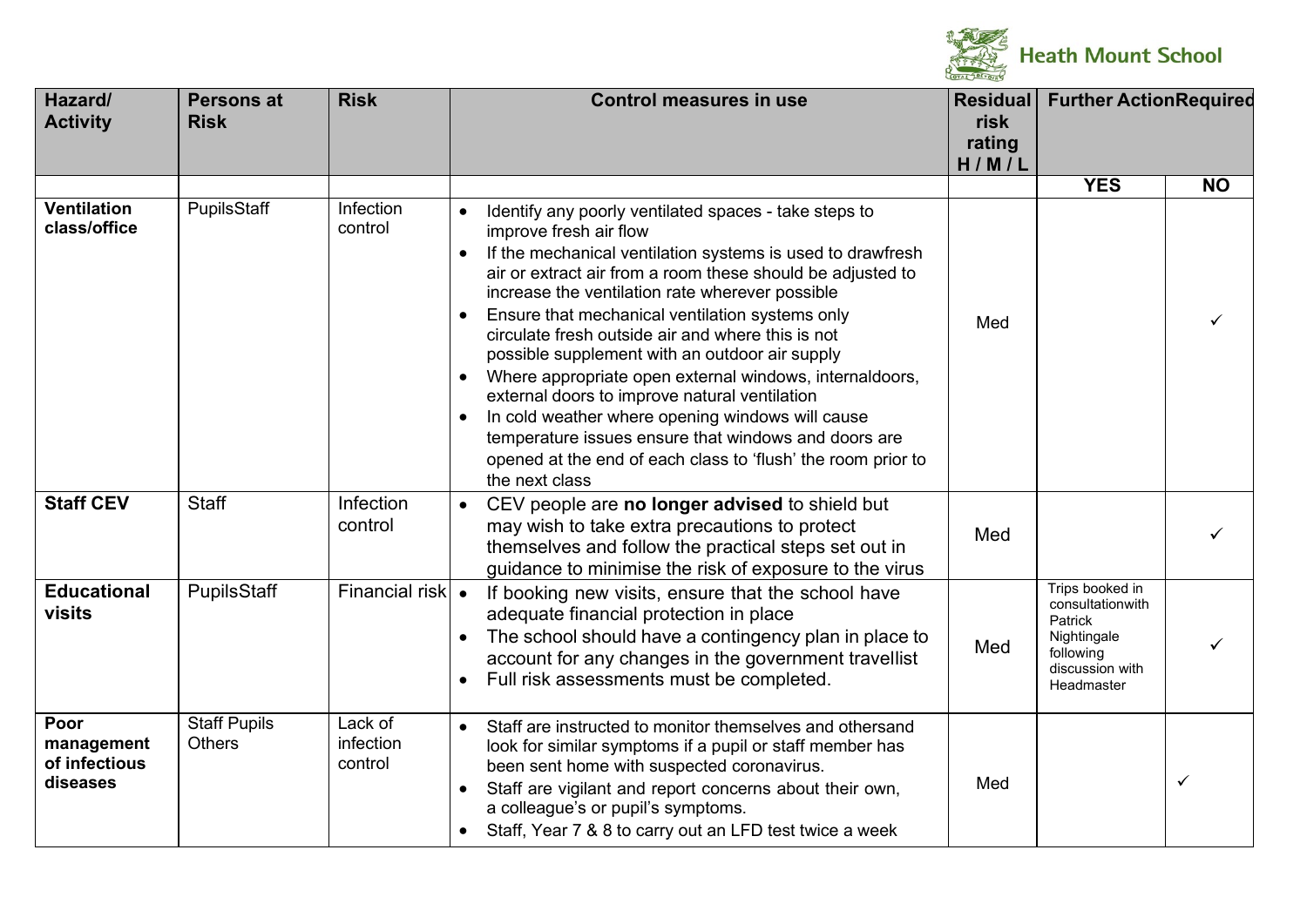

| Poor hygiene<br>practice | Staff<br>Pupils<br><b>Others</b> | <b>III Health</b> | Maintain availability of handwashing stations with the<br>installation of handwashing sinks in the following<br>locations:<br>Pre Prep car park<br>$\bullet$<br>Pre Prep playground<br>Garages<br>Music block entrance<br>PAC.<br>Front entrance<br>Sports Hall<br><b>Lower School</b><br>Pre-prep reception area<br>Nursery area<br>$\bullet$<br>Paper Hand towels and handwash are to be checked and<br>replaced as needed by cleaning staff<br>Children to be instructed and reminded to clean their<br>hands regularly | Med | <b>Review</b><br>and<br>amend<br>as and<br>when req |  |
|--------------------------|----------------------------------|-------------------|----------------------------------------------------------------------------------------------------------------------------------------------------------------------------------------------------------------------------------------------------------------------------------------------------------------------------------------------------------------------------------------------------------------------------------------------------------------------------------------------------------------------------|-----|-----------------------------------------------------|--|
|                          |                                  |                   | soap or alcohol-based sanitizer (that contains noless than<br>60% alcohol) and follow infection control procedures in<br>accordance with the DfE and PHE's guidance.<br>Sufficient amounts of soap (or hand sanitizer where<br>applicable), clean water and paper towels are supplied<br>in all toilets and kitchen areas.<br>Pupils are supervised by staff when washing their<br>hands to ensure it is done correctly, where<br>necessary.<br>Pupils are discouraged from sharing cutlery, cups or                       |     |                                                     |  |
|                          |                                  |                   | food.<br>All cutlery and cups are thoroughly cleaned beforeand<br>after use.<br>Cleaners to carry out daily, thorough cleaning that<br>follows national guidance and is compliant with the<br>COSHH Policy and the Health and Safety Policy.                                                                                                                                                                                                                                                                               |     |                                                     |  |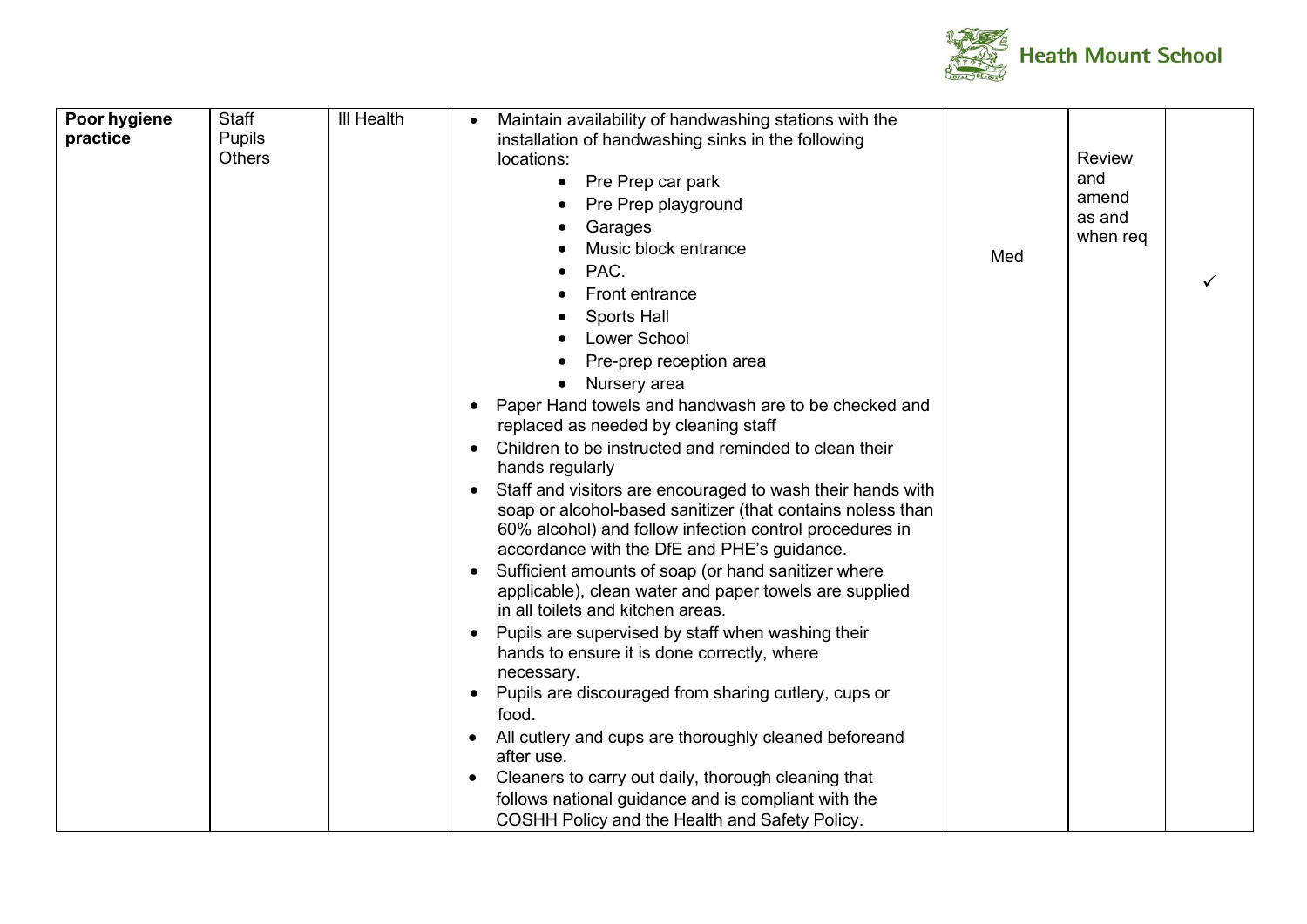

| Hazard/<br><b>Activity</b> | Persons at<br><b>Risk</b>        | <b>Risk</b>                     | <b>Control measures in use</b>                                                                                                                                                                                                                                                                                                                                                                                                                                                                                                                                                                                                                                                                                                                                                                                                                                                                                                                                                                                                                                                                                                                                                                                                                                                                                                                                                                                                                                                                                                                                                                                            | <b>Residual</b><br>risk rating<br>H/M/L | <b>Further Action</b> | <b>Required</b> |
|----------------------------|----------------------------------|---------------------------------|---------------------------------------------------------------------------------------------------------------------------------------------------------------------------------------------------------------------------------------------------------------------------------------------------------------------------------------------------------------------------------------------------------------------------------------------------------------------------------------------------------------------------------------------------------------------------------------------------------------------------------------------------------------------------------------------------------------------------------------------------------------------------------------------------------------------------------------------------------------------------------------------------------------------------------------------------------------------------------------------------------------------------------------------------------------------------------------------------------------------------------------------------------------------------------------------------------------------------------------------------------------------------------------------------------------------------------------------------------------------------------------------------------------------------------------------------------------------------------------------------------------------------------------------------------------------------------------------------------------------------|-----------------------------------------|-----------------------|-----------------|
|                            |                                  |                                 |                                                                                                                                                                                                                                                                                                                                                                                                                                                                                                                                                                                                                                                                                                                                                                                                                                                                                                                                                                                                                                                                                                                                                                                                                                                                                                                                                                                                                                                                                                                                                                                                                           |                                         | <b>YES</b>            | <b>NO</b>       |
| Spread of<br>infection     | Staff<br>Pupils<br><b>Others</b> | Lack of<br>infection<br>control | Spillages of bodily fluids, e.g. respiratory and nasal<br>discharges, are cleaned up immediately in line with<br>guidance, using PPE at all times.<br>Parents are informed <b>NOT</b> to bring their children to<br>school if they show any symptoms of COVID 19 and to<br>book a PCR test if they show COVID 19 symptoms<br>Any additional provisions for pupils who are<br>vulnerable will be put in place, in liaison with the<br>pupil's parents, if necessary.<br>One way system of stair use in operation in the main<br>house<br>All staff meetings will be held over zoom to limit large<br>gatherings and the potential of spreading the virus,<br>and advised to do the same for larger departmental<br>meetings<br>To protect the school community, if any staff member<br>has a family member isolating due to COVID 19 they<br>are strongly urged to take a daily Lateral Flow test for<br>each day of the family member's infection, to ensure<br>they are negative. Any positive Lateral Flow test<br>should be followed up by a PCR and immediate<br>isolation.<br>If any pupil's member of family are isolating due to COVID<br>19 parents are strongly urged to carry out daily Lateral<br>Flow tests on their child who attends the school for each<br>day of the family member's infection, to ensure they are<br>negative. Any person displaying symptoms & positive<br>Lateral Flow test should be followed up by a PCR and<br>immediate isolation.<br>Any Positive LFD tests that show no symptoms should<br>isolate for the required time as per Government guidance.<br>No PCR test is required. | Med                                     |                       |                 |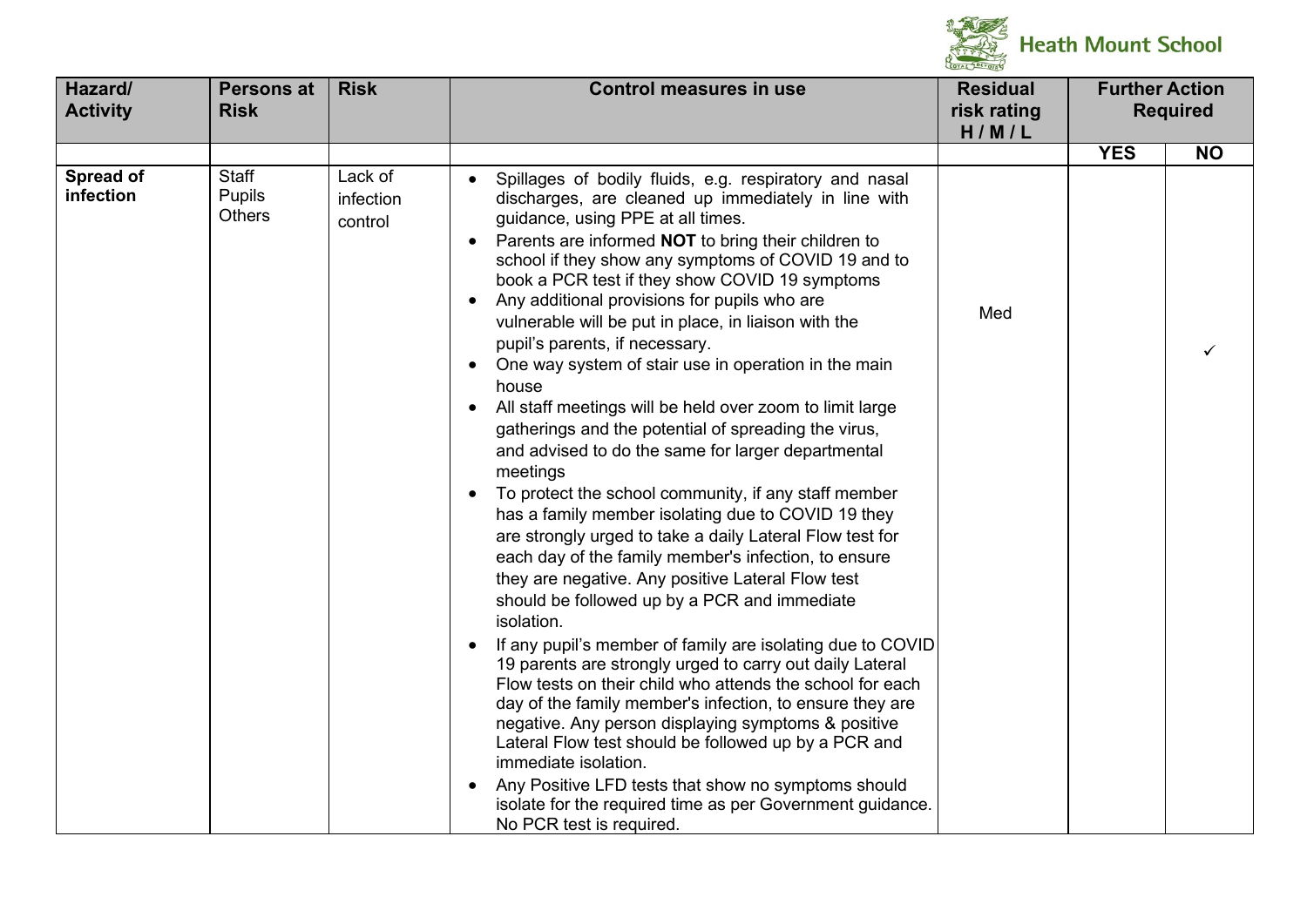

| Hazard /                        | <b>Persons at</b> | <b>Risk</b>          | <b>Control measures in use</b>                                                                                                                                                                                                                                                                                                                                                                                                                                                                                                                                                                                                                                                                                                                                                                                                                                                                                                                                                                                                                                                                                                                                                                                                                                                                                                                                                                                                                                                                                                                                                                                                                                                                                                                                                                                                                                                                                                                                                                                                                                                                                                                                                                                     | <b>Residual</b> | <b>Further Action</b> |           |
|---------------------------------|-------------------|----------------------|--------------------------------------------------------------------------------------------------------------------------------------------------------------------------------------------------------------------------------------------------------------------------------------------------------------------------------------------------------------------------------------------------------------------------------------------------------------------------------------------------------------------------------------------------------------------------------------------------------------------------------------------------------------------------------------------------------------------------------------------------------------------------------------------------------------------------------------------------------------------------------------------------------------------------------------------------------------------------------------------------------------------------------------------------------------------------------------------------------------------------------------------------------------------------------------------------------------------------------------------------------------------------------------------------------------------------------------------------------------------------------------------------------------------------------------------------------------------------------------------------------------------------------------------------------------------------------------------------------------------------------------------------------------------------------------------------------------------------------------------------------------------------------------------------------------------------------------------------------------------------------------------------------------------------------------------------------------------------------------------------------------------------------------------------------------------------------------------------------------------------------------------------------------------------------------------------------------------|-----------------|-----------------------|-----------|
| <b>Activity</b>                 | <b>Risk</b>       |                      |                                                                                                                                                                                                                                                                                                                                                                                                                                                                                                                                                                                                                                                                                                                                                                                                                                                                                                                                                                                                                                                                                                                                                                                                                                                                                                                                                                                                                                                                                                                                                                                                                                                                                                                                                                                                                                                                                                                                                                                                                                                                                                                                                                                                                    | risk rating     | <b>Required</b>       |           |
|                                 |                   |                      |                                                                                                                                                                                                                                                                                                                                                                                                                                                                                                                                                                                                                                                                                                                                                                                                                                                                                                                                                                                                                                                                                                                                                                                                                                                                                                                                                                                                                                                                                                                                                                                                                                                                                                                                                                                                                                                                                                                                                                                                                                                                                                                                                                                                                    | H/M/L           |                       |           |
| <b>Positive</b><br><b>Cases</b> | Pupils & Staff    | Infection<br>control | The school no longer needs to carry out contact tracing as close contacts will<br>be identified via NHS Test and Trace.<br>All individuals are encouraged to take a PCR test if advised to do so.<br>$\bullet$<br>Children under the age of 18 years old and people who have been fully<br>$\bullet$<br>vaccinated will no longer be required to self-isolate if contacted by NHS Test<br>and Trace as a close contact of a positive COVID-19 case.<br>Instead, children will be contacted by NHS Test and Trace, informed they are<br>$\bullet$<br>a close contact and advised whether to take a PCR test.<br>• All individuals are encouraged to take a PCR test if advised to do so.<br><b>Staff / Pupils</b><br>In the case of a showing symptoms and a positive lateral flow test result pupils<br>and staff should self- isolate in line with the stay at home guidance and book a<br>PCR test<br>In the case of a NOT presenting symptoms and returning a positive lateral flow<br>test result pupils and staff should self- isolate in line with the stay at home<br>guidance for the recommended time period. NO confirmatory PCR test is<br>currently required<br>If the PCR test is taken within 2 days of the positive lateral flow test, and is<br>negative, it overrides the self-test and the pupils/staff can return to school as long<br>as there are no COVID-19 symptoms<br>If 5 or more positive cases occur within the school within 10 days, that can be<br>$\bullet$<br>liked to each other, the school will report it to the DFE & PHE and will activate<br>the COVID Management Contingency Plan<br>The school is consistent in its approach to the management of suspected<br>$\bullet$<br>and confirmed cases of coronavirus.<br>The school is informed by pupils' parents when pupils return to school<br>$\bullet$<br>after having coronavirus -school informs relevant staff.<br>Staff inform the SLT when they plan to return to work after having coronavirus<br>$\bullet$<br>Further actions for educational settings may be advised by a local Incident<br>$\bullet$<br>Management Team (IMT) investigating a suspected or confirmed case of the<br>Omicron variant of COVID-19. | Med             | <b>YES</b>            | <b>NO</b> |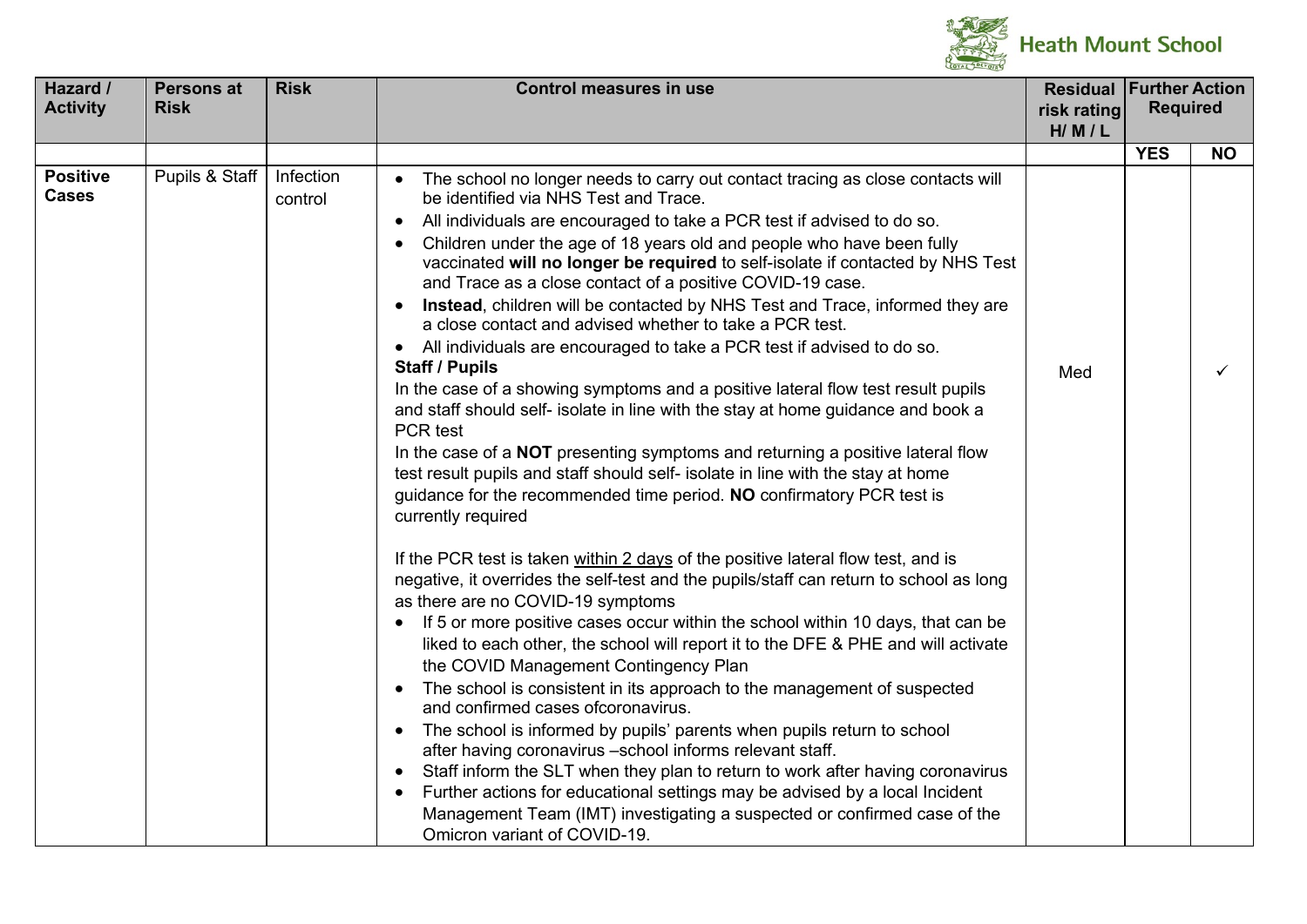

| Hazard/<br><b>Activity</b>                                                          | <b>Persons at</b><br><b>Risk</b>                     | <b>Risk</b>            | <b>Control measures in use</b>                                                                                                                                                                                                                                                                                                                                                                                                                                                                                                                                                                                                                                                                                                                                                                                                                                                                                                                                                                                                                                                | <b>Residual</b><br>risk rating<br>H/M/L | <b>Further</b> | <b>Action</b><br><b>Required</b> |
|-------------------------------------------------------------------------------------|------------------------------------------------------|------------------------|-------------------------------------------------------------------------------------------------------------------------------------------------------------------------------------------------------------------------------------------------------------------------------------------------------------------------------------------------------------------------------------------------------------------------------------------------------------------------------------------------------------------------------------------------------------------------------------------------------------------------------------------------------------------------------------------------------------------------------------------------------------------------------------------------------------------------------------------------------------------------------------------------------------------------------------------------------------------------------------------------------------------------------------------------------------------------------|-----------------------------------------|----------------|----------------------------------|
| Early end to<br>isolation                                                           | Pupils, Staff,<br><b>Visitors</b>                    | Spread of<br>Infection | Pupils/Satff who are self-isolating with COVID-19 have the<br>option to reduce their isolation period after 5 full days if they test<br>negative with an LFD test on both day 5 and day 6 and they do<br>not have a temperature.<br>For example, if they test negative on the morning of day 5 and<br>the morning of day 6, they can return to school immediately on<br>day 6.<br>The first test must be taken no earlier than day 5 of the self-<br>isolation period, and the second must be taken the following<br>day.<br>All test results should be reported to NHS Test and Trace.<br>If the result of either test is positive, they should continue to self-<br>isolate until they get negative results from two LFD tests on<br>consecutive days or until they have completed 10 full days of<br>self-isolation, whichever is earliest.<br>Anyone who is unable to take LFD tests or anyone who<br>continues to have a temperature will need to complete the full<br>10-day period of self-isolation.<br>Further information on self-isolation for those with COVID-19 |                                         | <b>YES</b>     | N<br>O                           |
| <b>Personal</b><br><b>Protective</b><br><b>Equipment</b><br><b>Face</b><br>Covering | <b>Pupils</b><br>Staff<br><b>Visitors</b><br>Parents | Infection<br>control   | Face coverings for all Visitors, staff, year 7 & 8<br>$\bullet$<br>will be required to be worn within communal<br>areas<br>Face masks for year 7 & 8 must be worn during<br>$\bullet$<br>lessons as per Government Guidance<br>It is recommended that face masks are worn in<br>enclosed and crowded spaces where you may comel<br>into contact with people you don't normally meet.<br>School will follow direction of PH advice in cases of<br>$\bullet$<br>local outbreak.<br>School will put into place any further actions /<br>$\bullet$<br>precautionsadvised by local HPT.                                                                                                                                                                                                                                                                                                                                                                                                                                                                                            | Low                                     |                |                                  |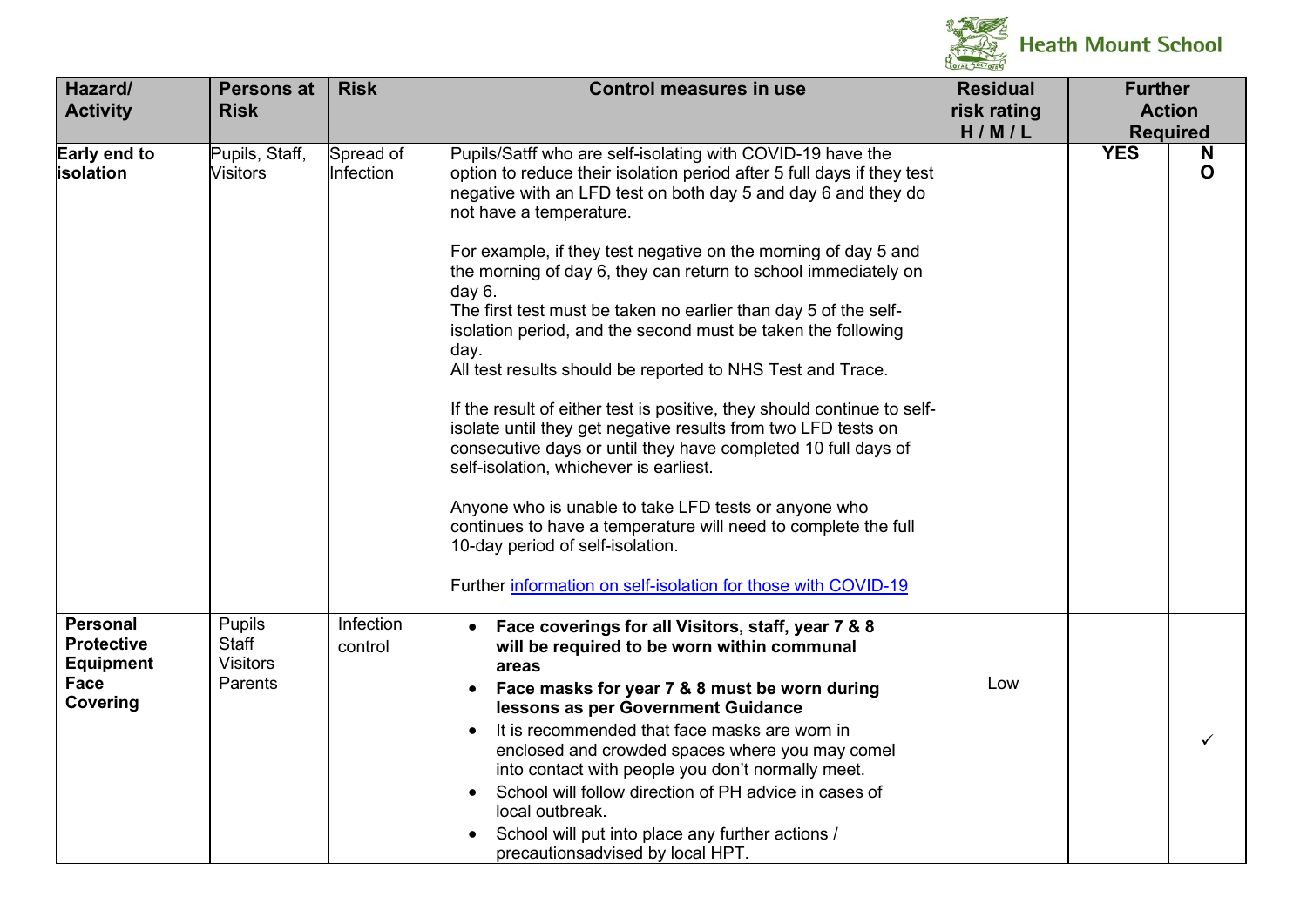

| <b>III Health</b>              | <b>Staff</b><br><b>Pupils</b><br><b>Others</b> | Coronavirus<br>Symptoms | Staff are informed of the symptoms of possible<br>coronavirus infection, e.g. a cough, loss or change to<br>sense of smell or taste and high temperature and are<br>kept up-to-date with national guidance about the signs,<br>symptoms and transmission of coronavirus.<br>Pupils who display COVID symptoms, a persistent<br>cough, fever or a loss / change to sense of smell or<br>taste are not to be taken on school trips or permitted<br>to enter public areas used for teaching. Pupils need<br>to be isolated with parents informed to collect them<br>from school and book a precautionary PCR test<br>Any staff displaying COVID symptoms should leave<br>school immediately & book a PCR test<br>Staff and pupils should not return to school before the<br>instructed date from NHS Track and Trace<br>Areas used by unwell staff and pupils who need to go<br>home are appropriately cleaned once vacated, using a<br>disinfectant and care to be taken when cleaning all hard<br>surfaces. | Low<br>Low<br>Low<br>Low<br>Low | 09/21                                                                                                     |  |
|--------------------------------|------------------------------------------------|-------------------------|------------------------------------------------------------------------------------------------------------------------------------------------------------------------------------------------------------------------------------------------------------------------------------------------------------------------------------------------------------------------------------------------------------------------------------------------------------------------------------------------------------------------------------------------------------------------------------------------------------------------------------------------------------------------------------------------------------------------------------------------------------------------------------------------------------------------------------------------------------------------------------------------------------------------------------------------------------------------------------------------------------|---------------------------------|-----------------------------------------------------------------------------------------------------------|--|
| <b>Classroom</b><br>management | Pupils<br>Staff                                | Infection<br>control    | Class teachers and TA support to no longer<br>operate purely from the front of the classroom -<br>mobility of all staff to be a key element.<br>It is no longer required for forward facing tables - care<br>should still be taken on table management in a<br>classroom setting.<br>Outbreak management plans cover the possibility of<br>reintroduction of restrictions on mixing for a temporary<br>period in case of local outbreak.<br>The School will revert back to previous control<br>measures in the event of a local outbreak ie logistics<br>from March2021 including separate play zones and<br>class Bubble maintenance                                                                                                                                                                                                                                                                                                                                                                      | Low                             | Table<br>grouping -<br>allows for<br>greater<br>staff<br>movement<br>around the<br>class &<br>interaction |  |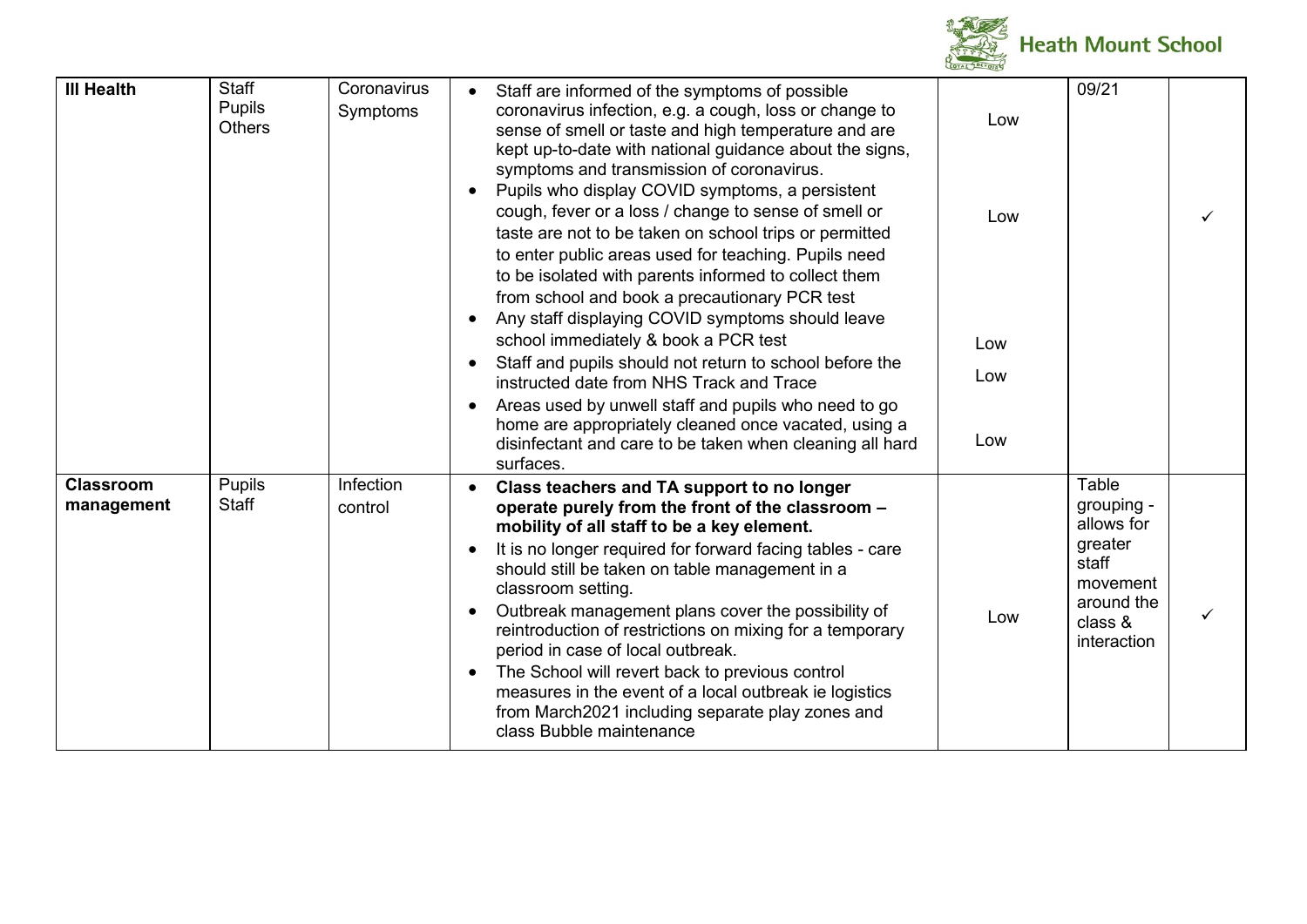

| Hazard/<br><b>Activity</b>                  | <b>Persons</b><br><b>atRisk</b> | <b>Risk</b>          | <b>Control measures in use</b>                                                                                                                                                                                                                                                                                                                                                                                                                                                                    | <b>Residual</b><br>risk<br>ratingH /<br>M/L | <b>Further Action</b>                      | <b>Required</b> |
|---------------------------------------------|---------------------------------|----------------------|---------------------------------------------------------------------------------------------------------------------------------------------------------------------------------------------------------------------------------------------------------------------------------------------------------------------------------------------------------------------------------------------------------------------------------------------------------------------------------------------------|---------------------------------------------|--------------------------------------------|-----------------|
|                                             |                                 |                      |                                                                                                                                                                                                                                                                                                                                                                                                                                                                                                   |                                             | <b>YES</b>                                 | <b>NO</b>       |
| <b>Assemblies</b><br>and singing            | <b>Pupils</b><br>Staff          | Infection<br>Control | Whole school assembles are suspended and<br>will be reviewed in Feb 2022, due to increase of<br>COVID cases                                                                                                                                                                                                                                                                                                                                                                                       | Low                                         | Whole<br>school<br>assemblies<br>suspended |                 |
| <b>Playtime and</b><br>using<br>equipment   | <b>Pupils</b><br><b>Staff</b>   | Infection<br>Control | Previous playtimes and groups can be reinstated and no<br>$\bullet$<br>restrictions in place regarding using and sharing play<br>equipment.                                                                                                                                                                                                                                                                                                                                                       | Low                                         | See<br>above                               |                 |
| <b>Lunchtimes</b>                           | <b>Pupils</b><br>Staff          | Infection<br>Control | Lunchtime arrangements to revert back to previous<br>arrangements.<br>Tables must still be cleaned on a regular basis<br>throughout dinner time activities.                                                                                                                                                                                                                                                                                                                                       | Low                                         |                                            |                 |
| <b>Admitting</b><br>children into<br>school | <b>Pupils</b><br>Staff          | Infection<br>Control | In most cases, parents and carers will agree that a pupil<br>with symptoms should not attend the school, given the<br>potential risk to others. If a parent or carer insists on a<br>pupil attending school, the school reserve the right to<br>refuse the pupil if, in the schools reasonable judgement,<br>it is necessary to protect pupils and staff from possible<br>infection with COVID-19.<br>Decision needs to be considered in light of all the<br>circumstances and current PH advice. | Med                                         |                                            |                 |